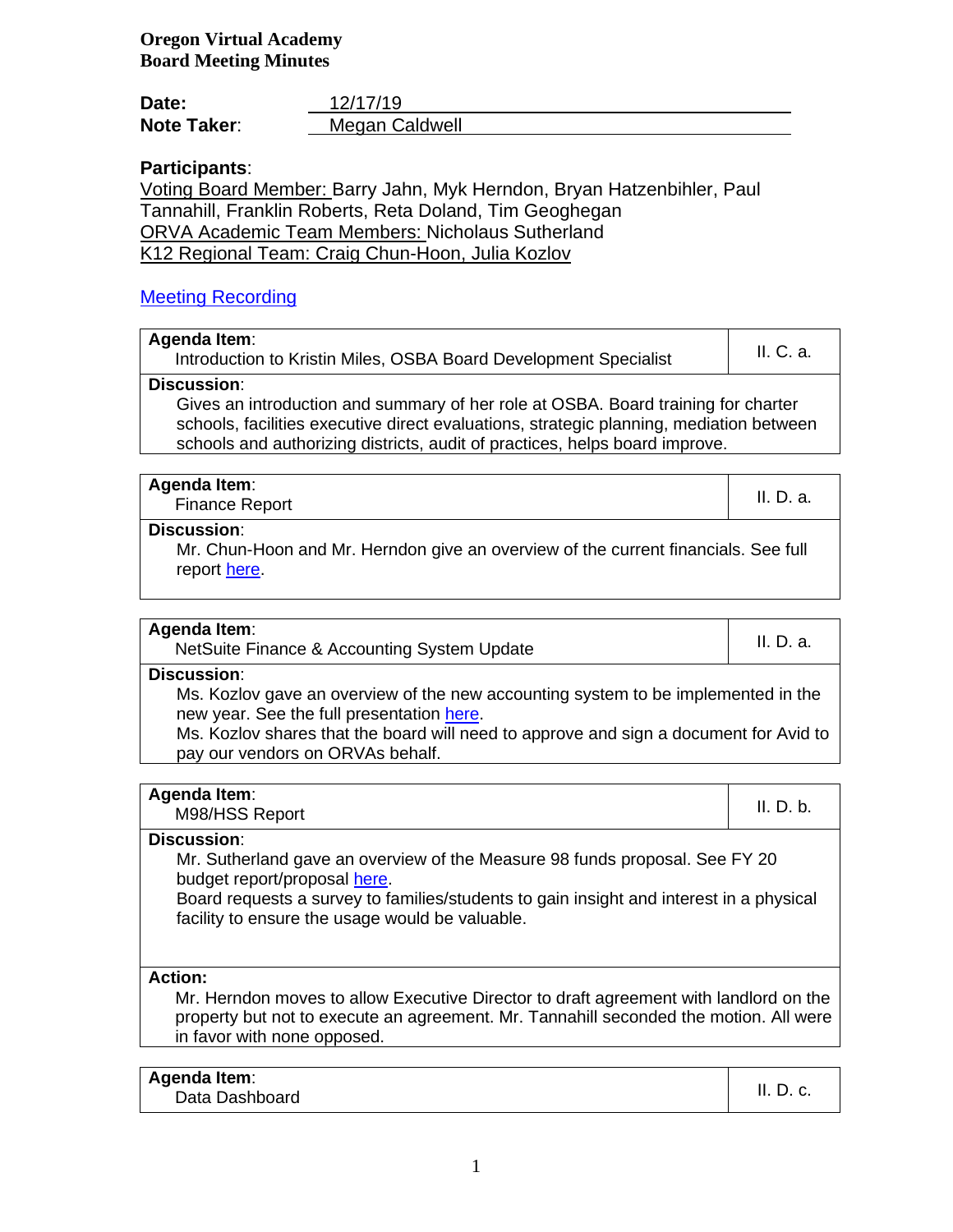## **Discussion**:

Mr. Jahn gives an overview of what the data dashboard will allow the board to view. It is close to being ready to view.

Mr. Sutherland shares that this document will be available twice a week and Megan will share with board member when updates are available. Suggested the Eric attend a work session to do a training on how to use the tracker.

| <b>Agenda Item:</b> |  |
|---------------------|--|
|---------------------|--|

october Staff Climate Survey **II. D. d.** II. D. d.

#### **Discussion**:

Mr. Jahn shares that all board members have access to the results and Nich will share the key takeaways.

Mr. Sutherland shares the next step is to move forward with the change management model with the admin team. Engage in the change management model will make an impact in the open-ended comments section. If we change in management in an intentional way that supports mission, vision, and WIG then we tap into those staff as internal stakeholder and they stand up for what is needed.

For other items we just need a culture of celebration and clarity of expectations. We approved the updated instructional rubric which will help with the clarity of expectations.

Letter to Parents **II. D. f.** II. D. f.

## **Discussion**:

Mr. Sutherland shares that a letter he wrote to families who request to opt our of state testing. They will be required to meet with the testing coordinator to discuss. Want a letter from the board that is more kind and shows the benefits of state testing to encourage students to participate. A copy of the letter was provided to the board in the board packet. The board will need to draft a 2-3 paragraph letter to include with Nich's letter to go out to parents.

Mr. Herndon and Mr. Geoghegan will work on the letter together. Hope to have it together by mid-January.

# **Agenda Item**:

| .                     |      |
|-----------------------|------|
| <b>Board Calendar</b> | <br> |

### **Discussion**:

Mr. Jahn shares the board calendar set up by OSBA.

Mr. Roberts suggested to create a user and have that user share with everyone else. Mr. Herndon is working on it and utilizing Mr. Roberts for technical help.

Trying to have hyperlinks within the calendar. Wont work, will have to have a one drive/link and need time to put framework together.

Mr. Tannahill will help develop the framework.

Board Survey Results **II. E. b.** II. E. b.

### **Discussion**:

Mr. Jahn reviews the survey results. Survey results were sent to the board in the board packet.

## **Agenda Item**:

executive Director Evaluation Process **Internal Control** II. E. d.

### **Discussion**:

Mr. Sutherland requests a meeting with Mr. Jahn to discuss this process and develop a plan.